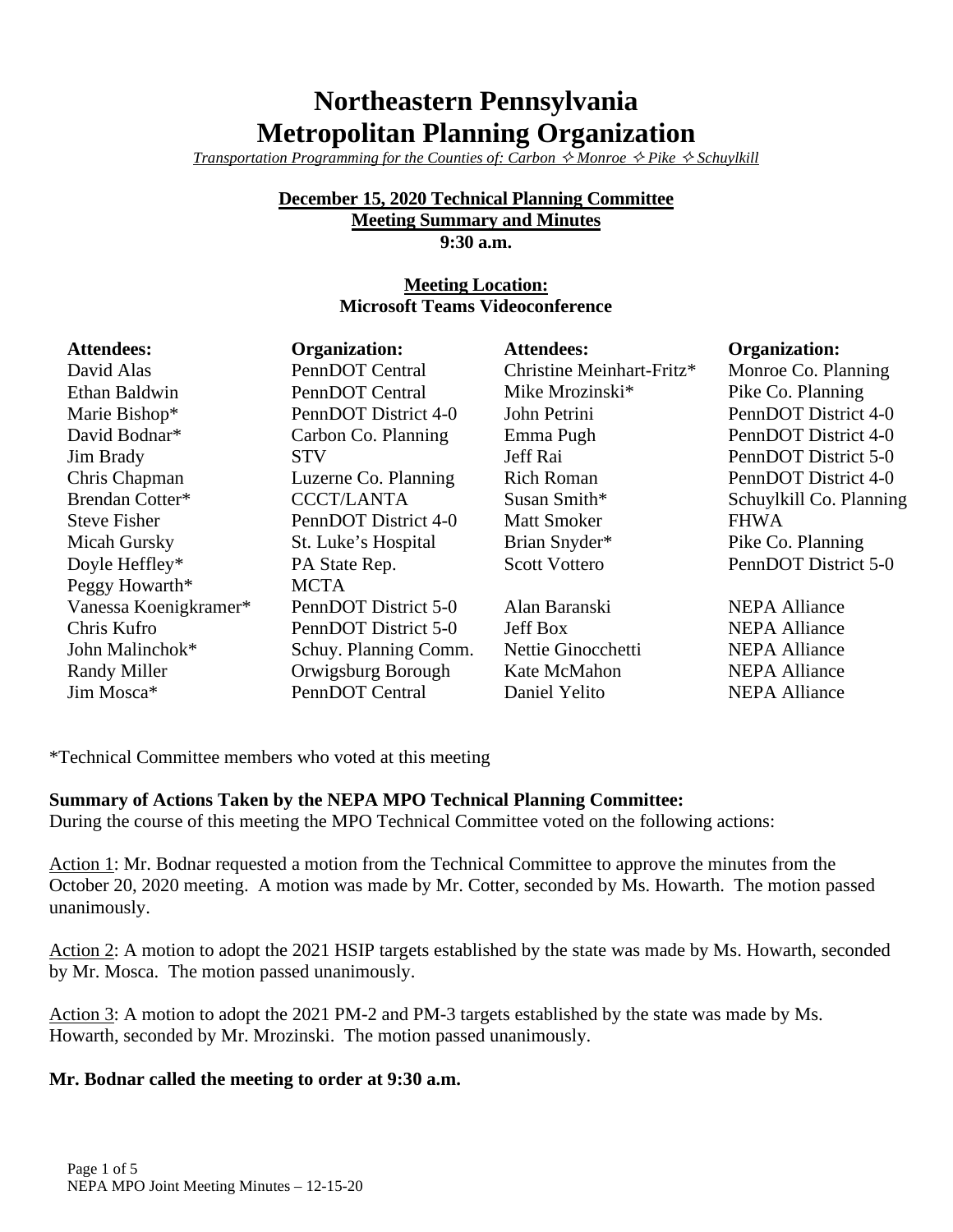Mr. Baranski stated that we have some new representatives from PennDOT and FHWA assigned to our MPO. Ms. Mosca stated that David Alas from Central Office will be transitioning to take over the NEPA MPO from Dean Roberts. Mr. Baranski stated that Jamie Lemon from FHWA has taken an assignment on the west coast and Matt Smoker is returning as our FHWA representative.

# **1) Business Items**

a) Approval of minutes from the October 20, 2020 Business Meeting Mr. Bodnar requested a motion from the Technical Committee to approve the minutes from the October 20, 2020 meeting. A motion was made by Mr. Cotter to approve the minutes, seconded by Ms. Howarth. The motion passed unanimously.

# **2) TIP Amendments and Administrative Actions**

a) District 4-0 and 5-0 2019-2022 TIP Amendments and Administrative Actions Information was included in the meeting packet which highlighted administrative actions on the 2021 TIP for District 4-0 and 5-0. Mr. Fisher highlighted actions for District 4-0 and Ms. Koenigkramer highlighted actions for District 5-0.

Action 1: SR 590 Pipes- increase PE phase to process supplement. The source is the NEPA 4-0 Highway Line Item. Action 2: Milford to Matamoras Betterment- add utility phase for unforeseen sewer relocation. The source is the NEPA 4-0 Highway Line Item. Action 3: Mill Pond over Pohopoco Creekreduce to revised estimate and federalize project to use available BOF funds in the region. The sources are Golf Drive Buckhill Branch Bridge, Long Pond over Tunkhannock Creek and the NEPA Highway and Bridge Line Item. Action 4: NEPA Bridge Preservation and Repairs- add phase with previous obligations to cover unpaid RR agreement invoice. Action 5: Mill Pond over Pohopoco Creek- Toll BOF with available deobligations and over fiscal constraint of federal funding type to release state funds. The source is Tobyhanna Creek Bridge II, Stony Creek Bridge, Off Network Bridges in PM4 and the NEPA Highway and Bridge Line Item. Statewide Informational Action 1- MEC Phase 14- Completing the Connection- add project to the TIP. The source is the TAP Reserve Line Item. Statewide Informational Item 2- 209/115 Intersection Improvements- Phase 2- swapping CMAQ and HSIP funds on the construction phase of the project. The source is the Interstate Contingency Line Item. Action 6- 940 over Beaver Creek- increase to cover AUC which includes work orders for centerline repair, paint items, etc. The source is the NEPA Highway and Bridge Line Item. Action 7- NEPA Bridge Preservation and Repair 6- increase to cover supplement for design. Hollow Road Bridge- add phase to cover actual expenditures on 2021 TIP. Funds not encumbered in time on 2019 TIP. NEPA Bridge Preservation and Repair 5- increase to cover railroad supplement and anticipated work orders including concrete repairs. The source is the NEPA Highway and Bridge Line Item. Action 8- 715 over McMichaels Creek II- add FD and ROW phases to the TIP due to CEE anticipated in FFY 2021. Kunkletown Road over Princess Run- bridge no longer part of PM bundle. Add construction phase to make a standalone project. NEPA 4-0 Highway Line Item- return STP deobligated funds to District 4. The sources are the Stites Tunnel Bridge, SR 2030 Ramp Bridge over I-80, Jim Thorpe Bridge, PA 309- McAdoo, PA 924 over 4030, RR and Mahanoy Creek and the NEPA Highway and Bridge Line Item.

Ms. Meinhart-Fritz asked about the funding change for the 209/115 Intersection Improvements project. Ms. Koenigkramer stated that they hoped to let the project on the 2019 TIP using CMAQ funds but since it was delayed, they are swapping the CMAQ funds with HSIP funds since CMAQ funds are no longer eligible for use in Monroe County. Mr. Baranski stated that PennDOT tried to make the CMAQ funding work but they could not. Mr. Smoker stated that the decision about only using CMAQ funds in nonattainment counties was made in concurrence with Central Office and the planning partners and went into effect with the most recent TIP update.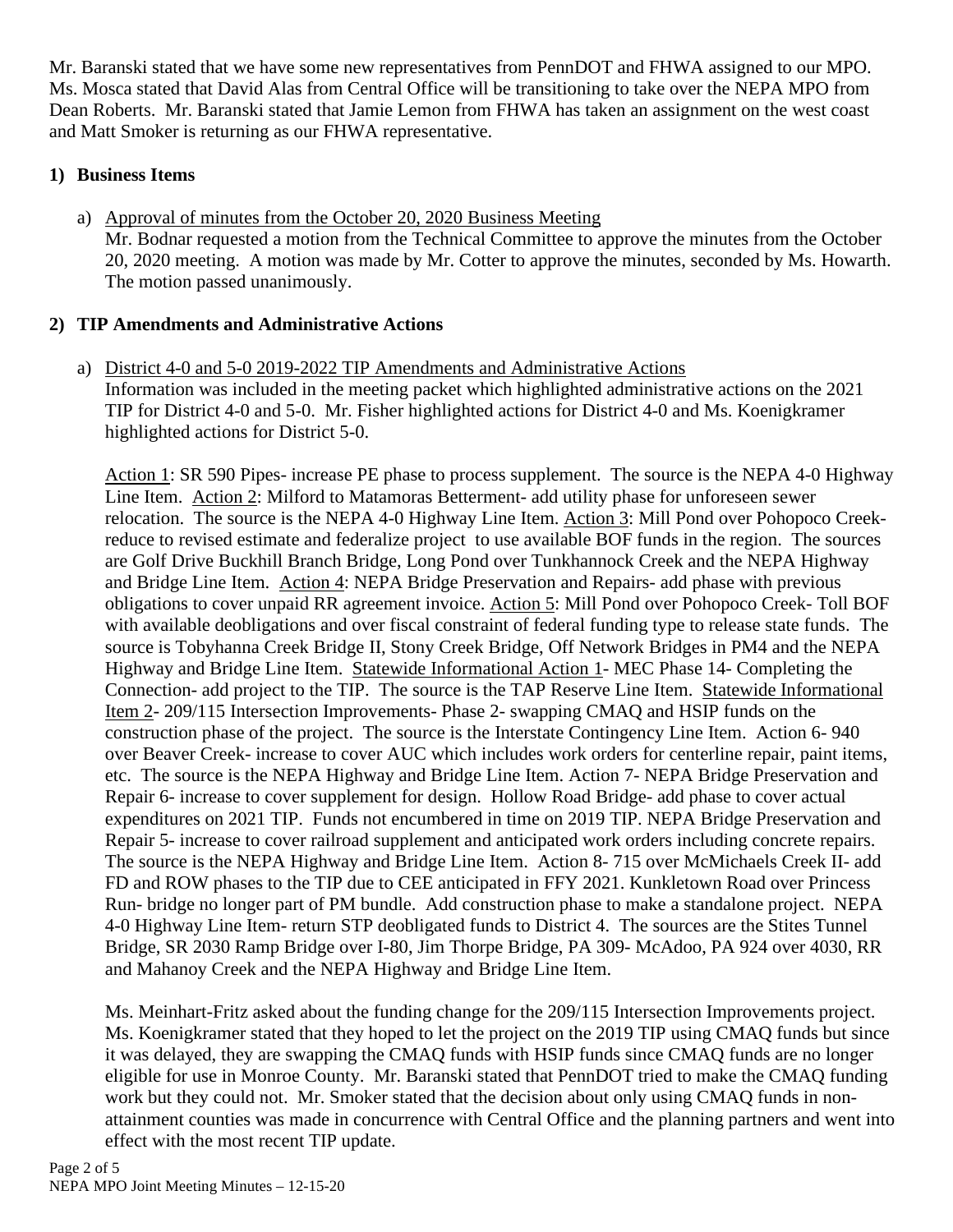## b) Transit Amendments and Administrative Actions

None. Mr. Baranski noted that we received a copy of Monroe County Transportation Authority's Safety Plan. It is similar to the one provided by Carbon County Community Transit at the October meeting. The Safety Plan has to be shared with the MPO and PennDOT but does not require action.

#### **3) Transportation Planning & Programs**

#### a) Current Project Status

Ms. Bishop provided an update on Major/Interstate projects in District 4-0. Ms. Bishop noted that the district also provided an update on highway projects from the cancelled November MPO meeting and that the let date for the SR 2002 project has changed. The project will not let in December because they are coordinating with the National Park Service on the project.

Mr. Vottero provided an update on Major/Interstate projects in District 5-0. Ms. Meinhart-Fritz asked if there will be an opportunity to review the I-80 Traffic Study. Mr. Vottero stated that the study is under internal review and then it will be shared with external partners for review. Ms. Meinhart-Fritz asked if the contract for the next phase of the I-80 project has been selected. Mr. Vottero stated that it went to McTish, with Pennoni as a subcontractor.

#### b) 2021 Highway Safety Improvement Program (HSIP) Performance Measures (PM-1)

Ms. McMahon stated that the MPO is required to establish targets for safety performance measures each year. The performance measures include the number and rate of fatalities and serious injuries as well as non-motorized fatalities and serious injuries. The MPO is required to establish targets within 180 days of PennDOT establishing its targets, by February 27, 2021. The MPO has the option to adopt the targets established by the state or establish our own quantifiable targets. Ms. McMahon stated that for the past three years, we have adopted the targets established by the state and we recommend doing so again. A motion to adopt the 2021 HSIP targets established by the state was made by Ms. Howarth, seconded by Mr. Mosca. The motion passed unanimously.

c) 2021 Pavement and Bridge Condition Performance Measures (PM-2) and CMAQ Performance Measures (PM-3)

Ms. McMahon stated that similar to the HSIP performance measure targets, we also have to adopt targets for performance measures for pavement and bridge condition and CMAQ. The pavement and bridge performance measures include percentage of pavements on the Interstate System and non-Interstate NHS roads in good and poor condition and the percentage of NHS bridge deck areas in good and poor condition. For PM-3, the performance measures are for Interstate and non-Interstate NHS reliability, truck travel and emission reductions for CMAQ projects. Ms. McMahon stated that we only adopt performance measures for PM-2 and PM-3 every two years. The MPO is required to establish targets within 180 days of PennDOT establishing its targets, by March 29, 2021. The MPO has the option to adopt the targets established by the state or establish our own quantifiable targets and we recommend adopting the targets established by the state. A motion to adopt the 2021 PM-2 and PM-3 targets established by the state was made by Ms. Howarth, seconded by Mr. Mrozinski. The motion passed unanimously.

#### d) PennDOT Transportation Funding Issues

Mr. Baranski stated that the state is facing a shortfall of transportation revenue as a result of the pandemic. With less economic activity, there has been less driving and as a result, lower gas taxes collected. The original estimates were that PennDOT was facing a \$600 million shortfall this year but those estimates have been revised down to about \$500 million. The legislature had passed a short-term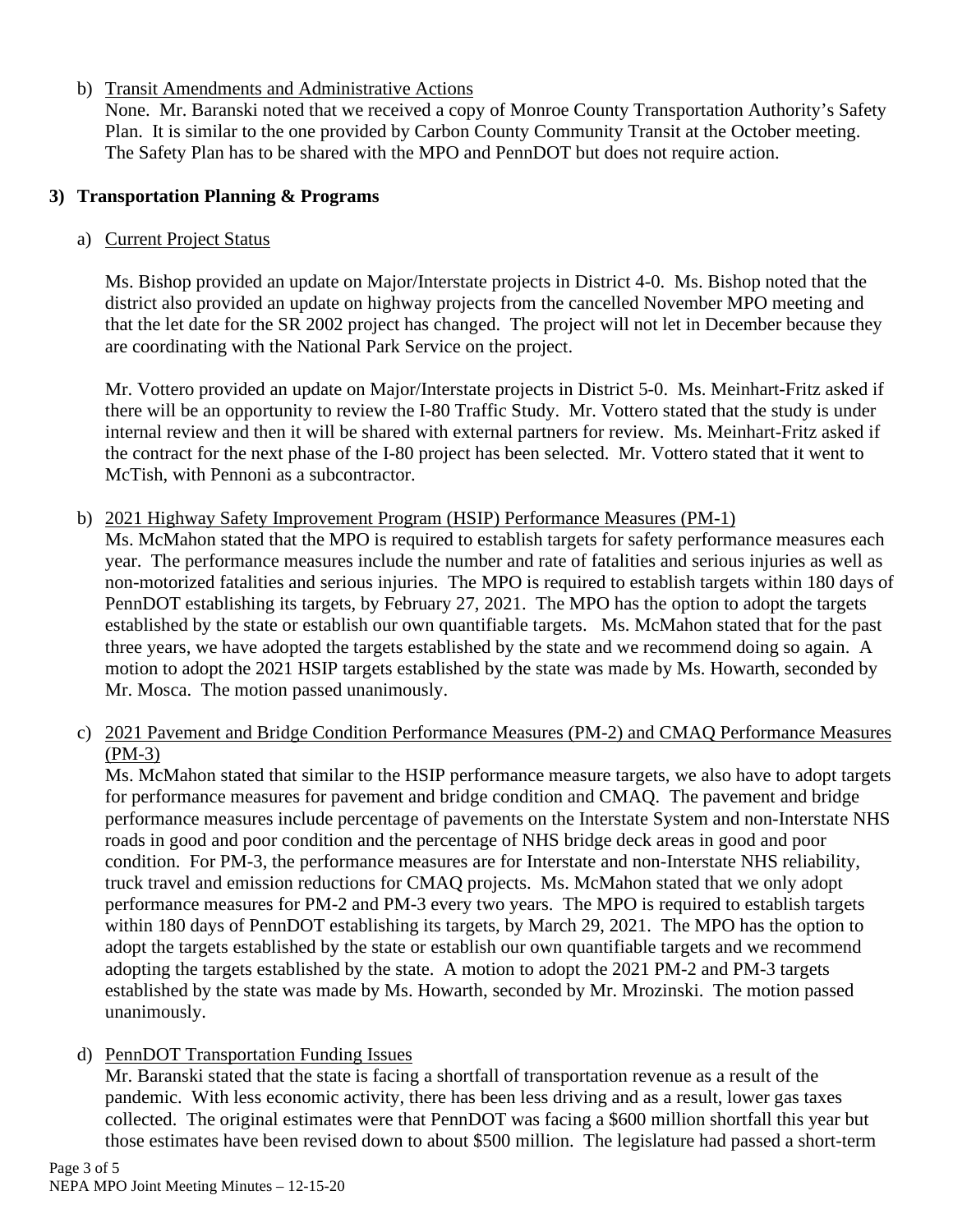budget earlier in the year and consider legislation to fund the commonwealth for the rest of the year in November. PennDOT was seeking a bond to cover the shortfall but it was not addressed in the budget. The governor has provided short-term funding to keep projects moving but the issue needs to be addressed by the legislature in the new year. We are waiting to see what the impacts on TIP projects will be. Mr. Kufro stated that gas revenue is down as a result of the pandemic but there was already a trend of reduced gas tax revenue. The gas tax provides 75 percent of state funding which is used to leverage federal funds, which we could lose if state funding isn't provided. PennDOT requested to self-bond \$600 million to fund the department until July. They have revised the estimate to about \$475 million. They will know more after the new year when the legislature is back in session. Projects scheduled to let in December have been pushed back. The SR 61 paving project is one of them. The delay in December lettings may end up pushing other projects back as well. There are more projects ready than there is funding available. PennDOT is also looking at alternative funding including a P3 initiative for tolling interstate bridges. Mr. Mosca stated that there is a public comment opportunity on PennDOT Pathways. The PennDOT Pathways website has information about the funding issues and the public can comment until December  $17<sup>th</sup>$ . Rep. Heffley stated that there was a lack of communication between PennDOT and the legislature which was not helpful in getting the funding issues resolved. Transportation funding is not the only area that has been impacted by the pandemic and the shutdowns. General revenues are down considerably as well and there will be more impacts across programs.

#### e) Functional Classification Review

Ms. McMahon stated that we are nearly finished with the functional classification review. We have had several calls with Central Office about the format that they want to receive the functional classification changes in. Paper maps with all of the changes have to be completed rather than the online maps that we used for the review. We are also completing the spreadsheets of the changes which have to show each individual change by segment and require several data points for each segment. We plan to submit everything to PennDOT by late December or early January. Ms. Meinhart-Fritz asked if Monroe County can assist with the mapping. Ms. McMahon stated that Ms. Ginocchetti is nearly done with creating the maps that are required. Ms. Smith asked how long the process has been. Ms. Meinhart-Fritz stated that the Monroe County review was two years ago. Mr. Snyder stated that the Pike County review was three years ago. Ms. McMahon stated that as time sensitive projects like the TIPs and Long Range Plan come up, we have to put the functional classification review aside to work on them. Mr. Baranski stated that Central Office has been clear that they want the changes submitted for the entire region, not by county. Mr. Smoker asked if we are also considering changes to the National Highway System. Ms. McMahon stated that we are and we have been in contact with Central Office about what is required for those changes. Ms. Smith asked if the submission will occur by the January meeting. Ms. McMahon stated that the January meeting is January 19<sup>th</sup> and we should have it done by then.

#### f) Highway Performance Monitoring System

Mr. Baranski stated that staff has completed our second year of HPMS data collection. It involved data collection and verification as over 90 sites. The information was submitted to Central Office at the beginning of December. Mr. Yelito stated that the data collection involves verification of data such as should type and width, expansion opportunities, lane information and traffic signal timing. Mr. Smoker stated that the HPMS data collection is important for the development of performance measures.

#### **4) Other Business**

Mr. Baranski stated that we have received information about multimodal projects in our region. Ms. McMahon stated that there are three PennDOT Multimodal Transportation Fund projects submitted in our region. One in Monroe County was from Middle Smithfield Township for sidewalks along SR 209. There are two in Schuylkill County- one for a local bridge replacement and the other for paving in Kline Township. Ms. Smith stated that the bridge project is in Deer Lake Borough.